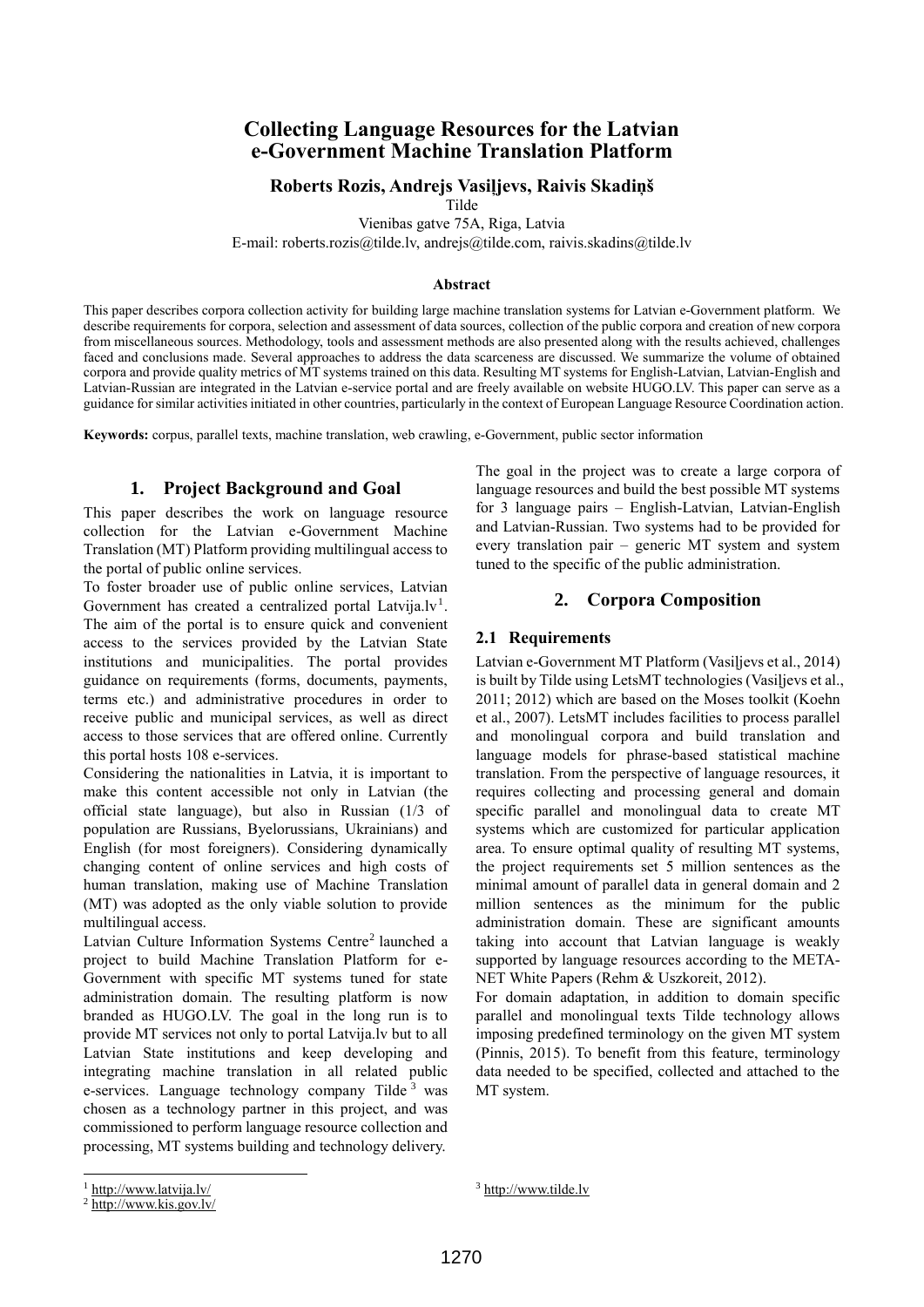### **2.2 Types and sources of corpora**

To collect required language resources, we identified several sources which we present in this section grouped by their type.

#### **Public corpora**

Several public corpora were identified and used as a source of parallel data:

- Acquis Communautaire corpus JRC-Acquis (Steinberger et al., 2006);
- Corpora published by DGT of European Commission DGT-TM (Steinberger et al., 2012);
- Digital Corpus of the European Parliament DCEP (Hajlaoui et al., 2014);
- Corpora of European Parliament proceedings Europarl v6 and v7 (Koehn, 2005);
- OPUS collection (Tiedemann, 2012) OPUS EMEA, OPUS ECB, EUconst (Tiedemann, 2009);
- Multilingual Corpus from United Nation Documents MultiUN (Eisele & Chen, 2010);
- WMT News Commentary corpus<sup>4</sup>.

Several public corpora were identified as very promising by size, but after more detailed analysis we decided **not to use** them as a source of parallel data for different quality issues:

- OPUS collection of Open Subtitles 2011-2013 various issues identified: a lot of imprecise translations (unknown source), segment shift, transliteration issues etc.
- OPUS ECB<sup>5</sup> corpus containing data from the European Central Bank – special processing is needed to use this coprora. Diacritics in many European languages are encoded as html entities yet with spaces added before and after. That breaks many words in pieces.

#### **Crawling Web sources**

Parallel data for the Latvian language is scarce, and effort must be put to find different possible sources, assess them and collect the data. When identifying the sources, attention must be paid how parallel is the data  $-$  e.g., seemingly identical web news published on multilingual websites often are not one-to-one translations but are adapted for the target language communities. Although such comparable multilingual data could also be useful to extract data for statistical MT (Skadiņa et al., 2012), it requires significant additional efforts and validation, this is why we discarded sources that are not fully parallel.

We identified and collected the following useful data. We tried and examined different data collection techniques, too.

 Parallel in-domain content from **public institution websites** collected manually and aligned with the Microsoft aligner (see section 2.4 for details). 1200 Latvian, 700 English and 1100 Russian web pages

l

yielded 8493 English-Latvian and 13373 Latvian-Russian segments.

- Parallel in-domain content from translations of **international documents** that are not already included in the existing public corpora. We identified 2500 Latvian language documents on the website of Latvian legislation matching the categories "convention, declaration, international document, international agreement, international law", and we sought the Web for the matching counterpart in English and Russian. We were able to find 150 counterparts in English and 115 in Russian languages resulting in a corpus of 40 000 English-Latvian and 42 000 Latvian-Russian segments respectively. See some document titles as examples:
- EN Maritime Labour Convention
- LV Konvencija par darbu jūrniecībā
- RU Kонвенция о труде в морском судоходстве
- EN Council Of Europe Convention On The Exercise Of Children's Rights
- LV Eiropas Padomes Konvencija par bērnu tiesību piemērošanu
- RU Европейская конвенция об осуществлении прав детей
- Parallel in-domain content from **European**  Commission Press Release Database RAPID<sup>6</sup>. A custom workflow was created with PERL in multiple steps: generating search requests, getting the document URLs; downloading the html files; converting HTML to TXT, aligning the parallel files with Microsoft aligner. 5000 documents in Latvian were acquired which were aligned with their English counterparts resulting in 285 000 English-Latvian parallel segments<sup>7,8</sup>.
- We found and processed some parallel datasets **classifications from Eurostat's Metadata Server**  RAMON<sup>9</sup>, such as NACE, PRODCOM, Combined Nomenclature, and added them to the parallel corpus, obtaining 21 100 parallel English-Latvian segments.

We explored numerous other websites which contain multilingual content which may be relevant for the project purpose, but we had to discard them due to complexity of data extraction. Specific structure of these sites would take too much manual work to find, assess and extract pieces of parallel content, which would not be justified by the possible gains. For efficiency reasons we mostly focused on plain text / html sources; limiting processing of other formats like PDF only for most valuable data.

<http://ec.europa.eu/eurostat/ramon/>

<sup>4</sup> <http://www.statmt.org/wmt14/translation-task.html>

<sup>5</sup> <http://opus.lingfil.uu.se/ECB.php>

<sup>6</sup> <http://europa.eu/rapid/>

<sup>7</sup> [https://www.letsmt.eu/CorporaDetails.aspx?id=c-41986cbc-](https://www.letsmt.eu/CorporaDetails.aspx?id=c-41986cbc-650c-4e27-ab85-b2755453733f)[650c-4e27-ab85-b2755453733f](https://www.letsmt.eu/CorporaDetails.aspx?id=c-41986cbc-650c-4e27-ab85-b2755453733f)

<sup>8</sup> [https://www.letsmt.eu/CorporaDetails.aspx?id=c-9259a040-](https://www.letsmt.eu/CorporaDetails.aspx?id=c-9259a040-fc82-4d48-aa7c-19a16474259b)

[fc82-4d48-aa7c-19a16474259b](https://www.letsmt.eu/CorporaDetails.aspx?id=c-9259a040-fc82-4d48-aa7c-19a16474259b)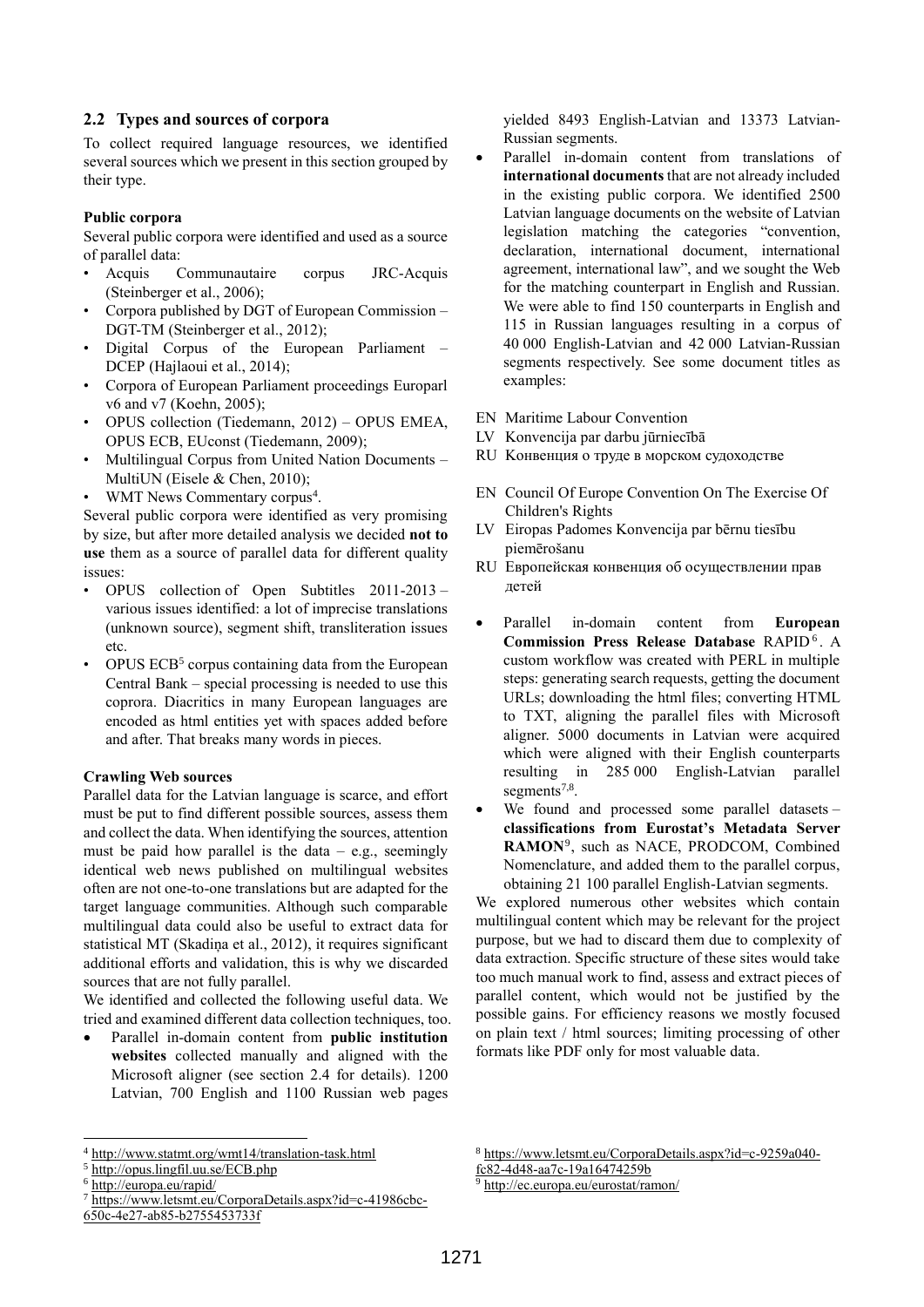#### **Parallel texts from publishers**

During the project, we identified some publishers who produce and publish parallel content on regular basis. We got a permission from the publisher of magazine which has identical versions in Latvian and Russian. Another publisher performs translation of Latvian legislation into Russian to make it better understandable for the Russianspeaking entrepreneurs. We managed to reach special licensing agreements with these publishers enabling us to process their data and create an in-domain parallel Latvian-Russian corpus of over 450 000 parallel segments.

#### **Data from public administrations**

Several public institutions provided their taxonomies and collection of documents for customization of MT. We had to admit that it was less than 1% of the total size of corpora that was collected for MT training. The major obstacle is a lack of data management practices in public institutions that would make it easy to select and submit shareable data. A good-will of public institutions to support the project was outweighed by the need to spend additional efforts to prepare the data resulting in a very few resources.

The best data obtained from the public administrations:

- Press releases and multilingual news of home page of Ministry of Foreign Affairs<sup>10</sup>
- Monolingual transcripts of the plenary sittings of Saeima (Latvian Parliament)<sup>11</sup> resulted in  $824\,000$ Latvian monolingual sentences
- State Policy Planning documents database PolSis<sup>12</sup> fcontained 970 000 monolingual sentences
- multilingual website of state e-services<sup>13</sup> provided data for 640 000 parallel segments.

#### **2.3 Data processing workflows**

The typical workflow that we applied in the project consists of multiple steps. The goal in corpus data processing for MT is to convert the data in Moses (monolingual or parallel plaintext) format or in TMX format files to be imported into LetsMT Resource Repository. Depending on corpora source, it may require doing all or only part of the steps described below:

- **Identifying the source** (URL / publisher/ other source). It may require searching online, 'keeping an eye open', being open-minded to discover unexpected new sources. Another method is brute force scanning of many thousands of domain starting pages and checking for multilingual links – an approach we have not used for production due to resource limitation.
- **Assessing the source for IPR** restrictions and data privacy issues before starting content collection.
- **Collecting the data** for source and target language can mean anything from downloading a zip containing all the data to scripting a crawler to download the content files do be normalised and further processed.
- **Normalizing** of text, files and formats: Converting to UTF-8 encoded plain text format

l

(PDF->HTML->TXT, DOC->TXT etc. conversions). Printed sources have to be scanned to TIFF/JPEG, then OCR-ed to DOC->TXT. The text split for column wrapping must be restored. Hyphenated words should be restored. Headers, Footers, Footnotes, page numbers should be removed. Sentences split by page breaks should be restored. The text in files must be split by sentences.

- **Aligning the documents** if needed, by analysing document comparability. Selecting the matched pairs and filtering matching documents above a certain threshold.
- **Aligning parallel segments**
- **Evaluating** the results before including the result in MT training.
- Adding the corpus to the Resource Repository and using in the creation of **statistical models for MT**.
- Evaluating the quality of resulting MT system against a baseline to see whether the added data has yielded improvements in MT quality as measured by automated score (e.g. BLEU).

#### **2.4 Data processing tools**

Each of the corpora type and particular corpus was processed individually in order to be prepared for the use in MT training.

Collecting web data includes crawling techniques, filtering of boilerplate, texts in other languages, noise; tokenisation, alignment, conversion to a single UTF-8 encoding. Project specific methodology was developed which includes application of open source tools as well as custom toolkit developed for this project:

- We use custom PERL scripts, Teleport commercial webspider <sup>14</sup> and *wget* utility to crawl and collect specific content from the Web.
- We use jusText (Pomikálek, 2001) library as the boilerplate removal technique from web pages.
- We use FineReader Pro to do OCR and extract texts from printed sources.
- We use Notepad<sup>++</sup> for routine file operations, as well as EditPad Pro to work with huge text files >2GB.
- Custom tokenisation tools were developed as part of the HUGO.LV toolkit.
- We use DICMETRIC of ACCURAT Toolkit<sup>15</sup> (Pinnis et al., 2012) to perform alignment of potentially parallel documents.
- We use Microsoft's Bilingual sentence aligner (Moore, 2002) to align all kinds of parallel texts from aligned files. We tried also Hunalign (Varga et al., 2005), and Vanilla (Gale & Church, 1993). The alignment of Microsoft's Bilingual sentence aligner led to the most accurate results (Skadiņš et al., 2014).
- Custom PERL script tools were developed to convert between encodings, to convert between formats, to merge hyphenated words, to filter data and integrate tools into workflows.

<sup>10</sup> <http://www.mfa.gov.lv/>

<sup>&</sup>lt;sup>11</sup> <http://saeima.lv/en/transcripts>

<sup>12</sup> <http://polsis.mk.gov.lv/>

<sup>13</sup> <https://www.latvija.lv/>

<sup>&</sup>lt;sup>14</sup> <http://www.tenmax.com/teleport/home.htm>

<sup>15</sup> <http://www.accurat-project.eu/index.php?p=accurat-toolkit>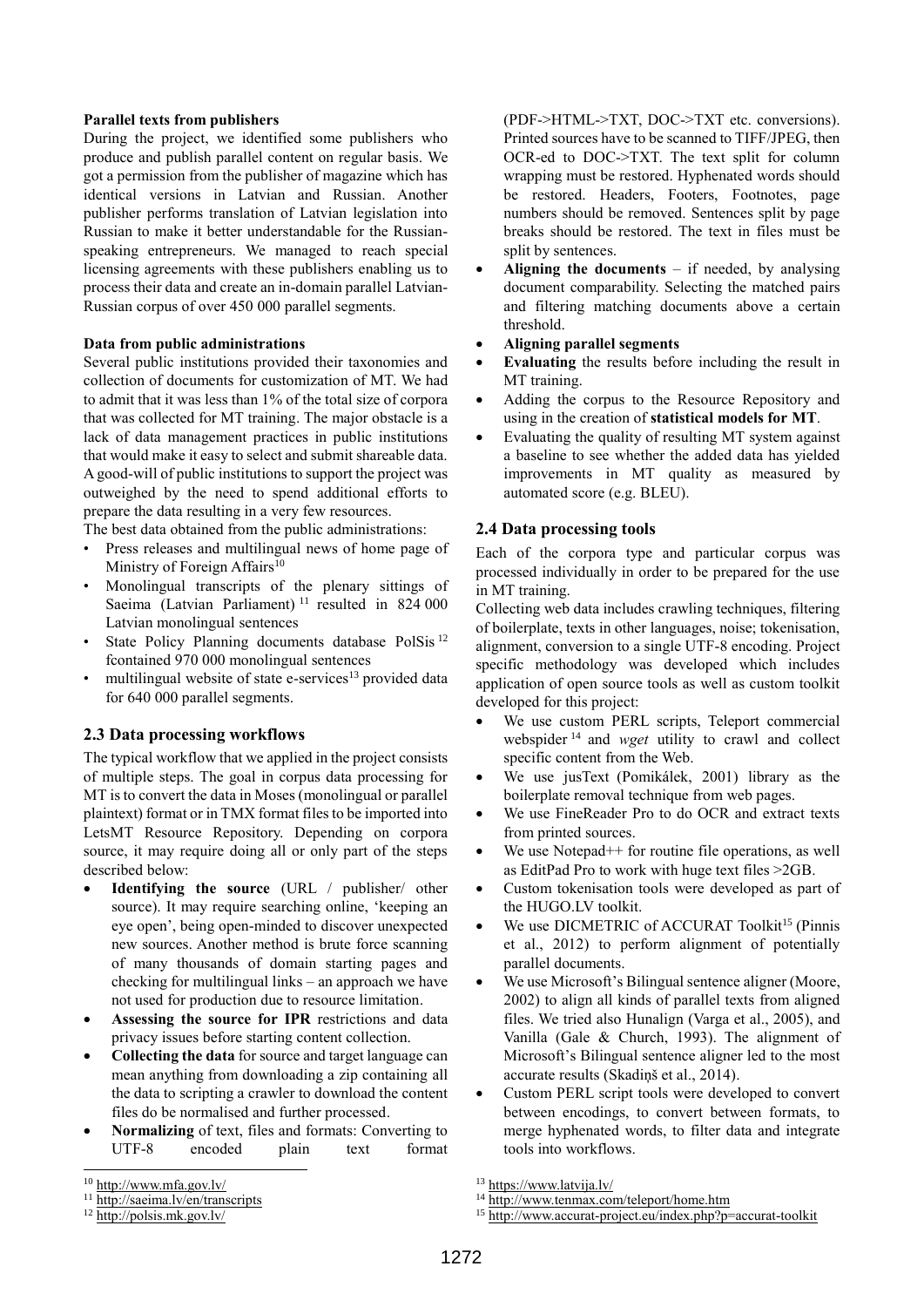HUGO.LV toolkit also includes tools to build data subsets for human evaluation of QA of the new corpora we add to the repository and use in training of new MT systems.

# **2.5 Challenges**

**LV-RU parallel texts.** Main challenges in this project are related to insufficiency of language resources for the small Latvian language. Very useful source for parallel Latvian English data are open multilingual corpora of European institutions. Unfortunately, the Russian language is not part of that, and available Latvian-Russian parallel texts are sparse. Collecting significant amount of Latvian-Russian parallel data is among the major achievements of the project.

**Content from State Administration.** We assumed that public institutions produce many text documents, and they should be motivated to contribute them to get better MT systems in return. Although we addressed all the ministries with a request to identify and share the textual data, we got only around 100 text files back. It can be explained by the lack of proper data management procedures that would allow easy selection and provision of the required data.

**Extracting text from PDF format.** Some institutions publish their parallel content online in PDF format only, and no other formats are available. Although technically and theoretically possible, practically extraction of texts from PDFs takes a lot of efforts as they are generated in different ways. There is no single way to extract data from PDFs as there are numerous tools to build them. Each source must be examined individually before building a workflow (Skadiņš et al., 2014).

**Putting PSI Directive into practice**. European Union Directive on the re-use of public sector information (PSI Directive)<sup>16</sup> opens data held by public sector bodies for reuse beyond its initial purpose of collection without restrictions for commercial and non-commercial purposes. We expected that this directive will provide us access to the data translated in public institutions.

Large part of public sector translations is outsourced to translation service providers. As nowadays almost all professional translation bureaus use computer aided translation tools that have translation memories (TM), we expected to receive these TMs which are very valuable parallel data in segment aligned format.

We identified that public procurement results in the area of outsourced translation services are published on the portal of the Procurement Monitoring Bureau<sup>17</sup>. In the past there was no requirement for service providers to deliver Translation Memories (TM) as part of the service. None of the recipients of such services, mostly state institutions, had any TM files to contribute. It is still a challenge for State Administration to put PSI directive in relation of translations done in public sector to be made available for public, free and open reuse.

**IPR restrictions.** A lot of useful data is protected by the intellectual property rights which do not allow data sharing

 $\frac{1}{16}$  https://ec.europa.eu/digital-single-market/en/europeanlegislation-reuse-public-sector-information

and reuse without explicit permission from the data owners. Publishers and data owners are protecting and securing their intellectual assets, however after close consideration they are sometimes positive to contribute for a very specific use in MT.

To use such texts with a permission from the data owners while still protecting their intellectual property, other type of data can be generated and shared instead of the original text such as n-grams, shuffled extracts, phrase tables or binary models.

To foster development of machine translation and other data-driven language technologies, it would be necessary to modernize European Union copyright legislation to open copyrighted data for use in research and development that does not infringe the normal exploitation of the copyrighted work, such as creation of statistical models and machine learning.

# **3. Addressing resource scarceness challenge**

## **3.1 Terminology data**

## **Terminologies and taxonomies.**

If MT system is trained on a very large parallel corpus, it can "learn" how to translate terms from the term occurrences in the data. Since the parallel corpora is scarce for Latvian language, we must apply other approach to ensure proper translation of in-domain terms. MT systems in this project were enhanced by using dynamic terminology and named entity integration in statistical machine translation (Pinnis, 2015).

We collected in-domain terminology and taxonomies and added to the MT system. The following types of named entities were prepared:

- Names of state institutions and their translations;
- Names of professions and their translations;
- Street and place names and their transcriptions / translations;
- Popular person names and surnames and their transcriptions;
- Geographical names cities, states, villages etc. and their matching counterparts.

These lists underwent special filtering to ensure that these named entities do not conflict with common names. We ended with 9300 entries for English-Latvian and 8200 entries for Latvian-Russian.

## **Resources from IATE<sup>18</sup> (Inter-Active Terminology for Europe) database.**

IATE data was made public during the project and we considered using its terminology data as either additional MT training data or as a source for terminology to be used in dynamic integration. Closer analysis showed that:

- A term entry in one language may be matched with abbreviation instead of full term in another language;
- Definitions of terms in different languages are not always direct translations;

<sup>17</sup> <http://www.iub.gov.lv/>

<sup>18</sup> <http://iate.europa.eu/>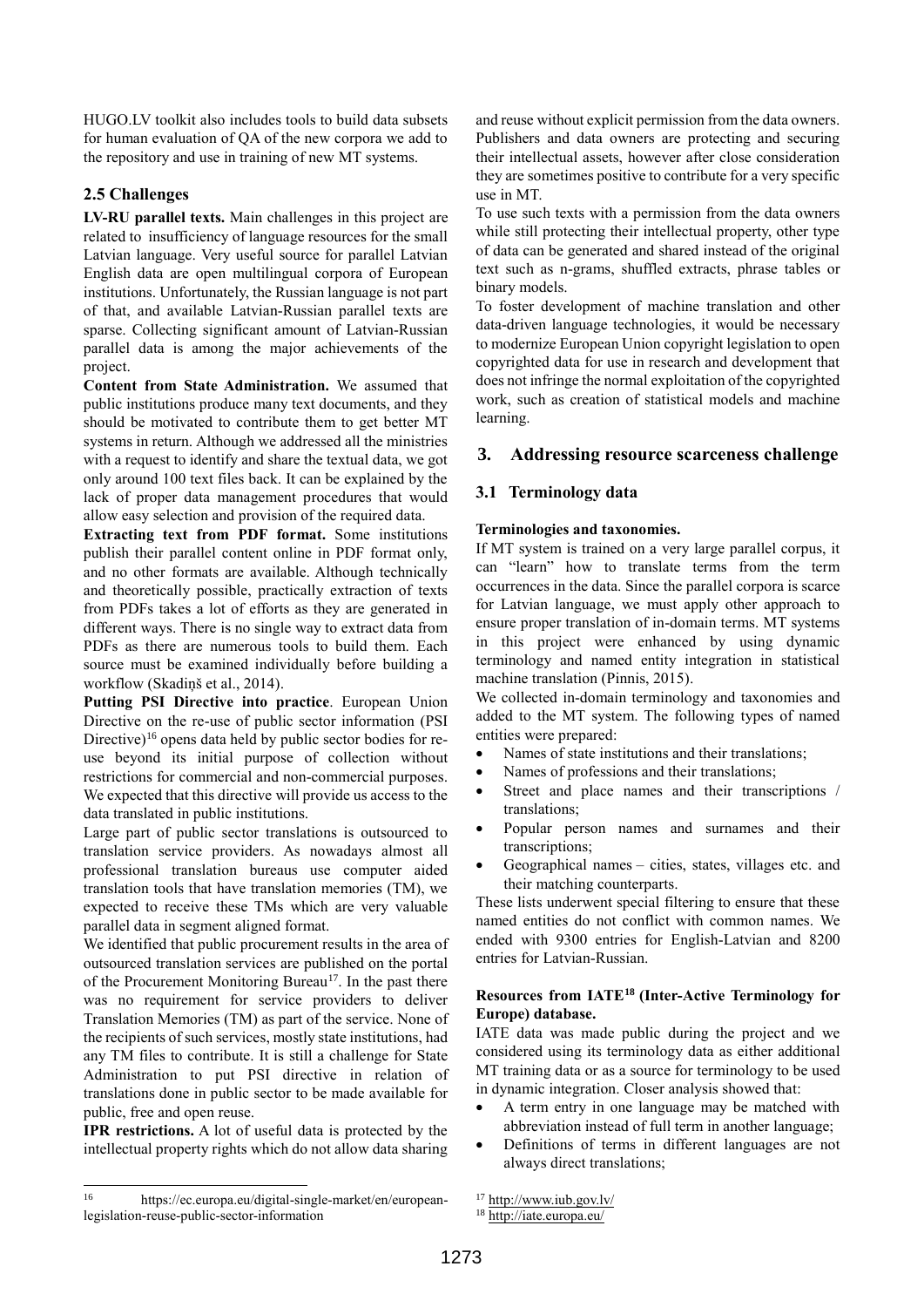Abbreviations and full names are used inconsistently. We concluded that this data is not suitable as parallel content "as is". IATE can serve as a helpful reference to translators, but we could not include this data as parallel data source in this project. Elaborated content cleaning / filtering techniques must be applied to IATE data to select the parallel terms or definitions to be used as MT training data, but this was beyond the scope of this project.

# **3.2 Using MT to produce additional parallel data**

In order to deal with data scarceness for Latvian-Russian language pair, we experimented with building a Latvian-Russian parallel corpus using a pivot language. We added such automatically generated corpus to the MT training data and evaluated quality improvements of resulting MT system to determine whether such approach could be used in production.

We performed an experiment using a large English-Russian parallel corpus – MultiUN (Eisele & Chen, 2010) with 9.4M segments of translated UN documents. We translated this corpus from English to Latvian, and aligned Russian part of the segment with the machine-translated Latvian part.

We translated this corpus from English to Latvian using Tilde MT engine which outperforms in quality other English-Latvian MT systems (Skadiņš et al., 2014).

One of the challenges to perform the test was to get the this large corpus translated in a reasonable time. Assuming 1 sec/segment translation speed, it requires 4 months. MT in multiple queues was used, and the total time was reduced to less than 1 calendar month.

To decide whether the obtained data are good and shall be used in a production system, we built two MT systems for comparison. One was a baseline system with 3.8M parallel segments of quality training data. Another system was the experimental system made from the baseline clone with the Latvian-Russian data added. We used the same training settings and tuning and evaluation data sets. The results obtained are presented in Table 1.

| <b>MT System</b>  | <b>Parallel Data Volume</b> | <b>BLEU</b> |
|-------------------|-----------------------------|-------------|
| Baseline          | 3.8M                        | 59.41       |
| System with 12.3M |                             | 58.15       |
| test data added   |                             |             |

Table 1. Evaluation of MT-generated parallel corpus

We were anticipating quality improvement to consider including the MT-generated parallel corpus in production systems. With 1-point BLEU drop it means this approach is not feasible yet, so we decided not to use this method in building production MT system in this project.

# **4. Results Achieved**

## **4.1 Corpora size obtained**

At the end of the project we collected a significant amount of new MT training data (See Table 2) for all project language pairs and for both general domain and state

administration domain, exceeding the requirements set for the project.

| Corpus   | Corpus   | Domain  | Corpus size  |
|----------|----------|---------|--------------|
| language | Type     |         | (millions of |
| (pair)   |          |         | sentences)   |
| English- | Parallel | General | 5.8          |
| Latvian  |          |         |              |
| Latvian- | Parallel | General | 5.1          |
| Russian  |          |         |              |
| English- | Parallel | State   | 3.3          |
| Latvian  |          | Adm.    |              |
| Latvian- | Parallel | State   | 2.0          |
| Russian  |          | Adm.    |              |
| English  | Monol.   | General | 50           |
| Latvian  | Monol.   | General | 75           |
| Russian  | Monol.   | General | 75           |
| English  | Monol.   | State   | 15           |
|          |          | Adm.    |              |
| Latvian  | Monol.   | State   | 25           |
|          |          | Adm.    |              |
| Russian  | Monol.   | State   | 24           |
|          |          | Adm.    |              |

Table 2. The amount of collected MT training data

## **4.2 Human evaluation of corpora**

Before putting to use, we evaluated each newly created parallel corpora. Some of the corpora may be small – contain 5 to 10 thousand segments, other bigger corpora may contain 100 to 500 thousand segments. We applied a human evaluation method of evaluating a subset of the corpus of 50..200 randomly selected segments to represent the entire corpus. The annotation was very basic – Good/Still Acceptable/Bad.

- **Good** means that source and target language sentences are parallel.
- **Still acceptable** (still good) means one or two typos or minor errors beyond the alignment process; style aspects attributable to the translator preferences.
- **Bad** means content in the supposedly parallel sentences has major differences; or if two or more words are split (possibly due to hyphenation or extraction from PDF), or have incorrect characters in them (due to OCR or PDF, or encoding issues).

After annotation we check the percentage score – a simple formula of dividing the number of good segments by the number of total segments.

We have set a quality threshold of over 90% good segments to consider a corpus to be good for use in MT system training. If the quality was below this threshold, we checked the process of building the corpus – its source files, the segment alignment process. If problems cannot be fixed, the lower quality data is rejected. Although our previous research (Skadiņš et al., 2014) shows that even data with much lower quality level can lead to improvement in BLEU score, in this case we set high corpus quality criteria to avoid random erroneous words in the MT output.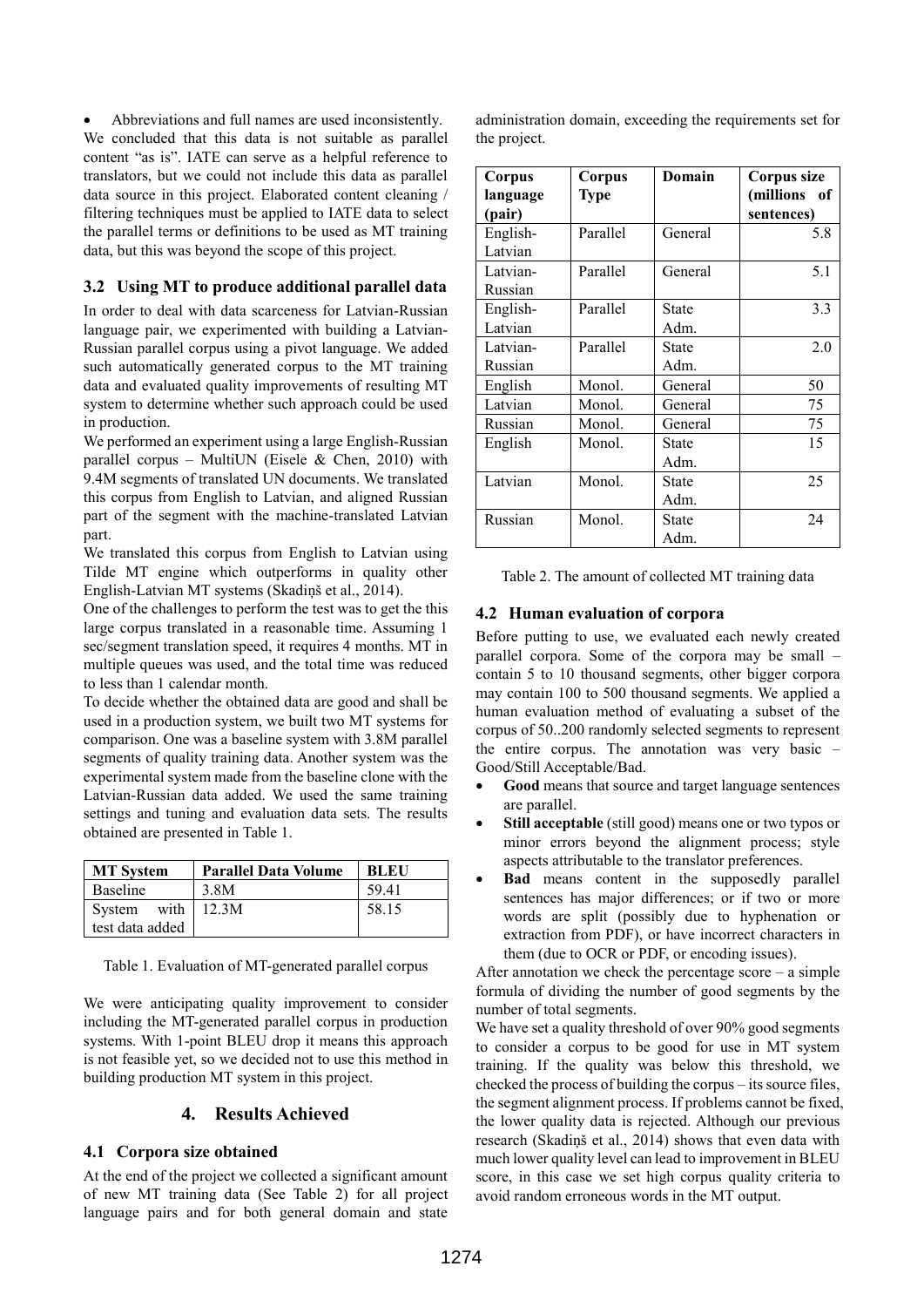## **4.3 Evaluation of MT systems**

The collected corpus was used to build both general domain and state administration domain MT systems. We evaluated MT systems using BLEU score metric (Papineni et al., 2002) and compared results to Google Translate (See Table 3).

General domain MT systems were trained using all collected data, and state administration domain MT systems were trained using two language models – indomain language model, and general domain language model. We used domain adaptation methods suggested in earlier research by Koehn and Schroeder (2007) and Lewis et al. (2010). Both language models have different weights determined with system tuning by MERT (Och, 2003) using in-domain tuning corpus.

| System   |                | <b>BLEU</b>    |                  |
|----------|----------------|----------------|------------------|
| Language | Domain         | <b>HUGO.LV</b> | Google           |
| pair     |                |                | <b>Translate</b> |
| English- | General        | 34.85          | 31.05            |
| Latvian  |                |                |                  |
| English- | State          | 55.58          | 26.05            |
| Latvian  | administration |                |                  |
| Latvian- | General        | 44.11          | 42.92            |
| English  |                |                |                  |
| Latvian- | State          | 60.93          | 28.00            |
| English  | administration |                |                  |
| Latvian- | General        | 40.66          | 14.41            |
| Russian  |                |                |                  |
| Latvian- | <b>State</b>   | 65.88          | 19.72            |
| Russian  | administration |                |                  |

We compared general domain systems to Google Translate - for all three systems our results were significantly better. Careful collection and procession of training data have made a major contribution to these results.

## **5. Conclusions**

The project successfully achieved its goal to collect the maximum of data useful for training MT systems adopted to the needs of e-Government. Data was collected from various sources that are described in this paper. Up to the knowledge of authors this is the largest collection of data readily available for the generation of Latvian SMT systems.

Collected data was used to build six MT systems for the needs of Latvia public sector, including general domain systems, all of which outperform Google Translate in both BLUE score and human evaluation. Another indicator of success is that the resulting MT systems are integrated in the portal [Latvija.lv](https://www.latvija.lv/) and public MT service [HUGO.LV.](http://www.hugo.lv/) The platform is nominated for the World Summit Award<sup>19</sup> and World Summit on the Information Society Prize<sup>20</sup>.

<sup>19</sup> [http://www.wsis-award.org/news/world-summit-award](http://www.wsis-award.org/news/world-summit-award-nominees-2015-136420150820)[nominees-2015-136420150820](http://www.wsis-award.org/news/world-summit-award-nominees-2015-136420150820)

l

Project partners Centre of Cultural Information Systems and Tilde take active part in the newly started European Language Resource Coordination action that will open the use of project results for the CEF Automated Translation digital service infrastructure<sup>21</sup>.

Another positive effect of the project is a growing awareness in the public sector institutions about the importance of their textual data for language technology development. State institutions are encouraged to take care of their translation data – to require translation memories to be returned as part of each translation contract, to collect, anonymise, reuse and publish the translation data. This process will gradually lead to more parallel data available for research and practical developments.

## **6. Bibliographical References**

- Eisele, A., Chen, Y. (2010). MultiUN: A Multilingual Corpus from United Nation Documents. In D. Tapias, M. Rosner, S. Piperidis, J. Odjik, J. Mariani, B. Maegaard, … N. C. (Conference Chair) (Eds.), *Proceedings of the Seventh conference on International Language Resources and Evaluation* (pp. 2868–2872). European Language Resources Association (ELRA).
- Gale, W.A., Church, K.W. (1993). A Program for Aligning Sentences in Bilingual Corpora. Computational Linguistics, 19(1), pp. 75-102.
- Hajlaoui, N., Kolovratnik, D., Väyrynen, J., Steinberger, R., Varga, D. (2014). DCEP–Digital Corpus of the European Parliament. In N. C. (Conference Chair), K. Choukri, T. Declerck, H. Loftsson, B. Maegaard, J. Mariani, … S. Piperidis (Eds.), *Proceedings of the Ninth International Conference on Language Resources and Evaluation (LREC'14)*. Reykjavik, Iceland: European Language Resources Association (ELRA).
- Koehn, P. (2005). Europarl : A Parallel Corpus for Statistical Machine Translation. *MT Summit 11*, 79–86. Retrieved from http://mt-archive.info/MTS-2005- Koehn.pdf
- Koehn, Philipp, Federico M., Cowan B., Zens R., Duer C., Bojar O., Constantin A., Herbst E. 2007. Moses: Open Source Toolkit for Statistical Machine Translation. In *Proceedings of the ACL 2007 Demo and Poster Sessions*, Prague, 177-180.
- Koehn, P. and Schroeder, J. (2007). Experiments in domain adaptation for statistical machine translation. In *Proceedings of the Second Workshop on Statistical Machine Translation*, Prague
- Lewis, W., Wendt, C., and Bullock, D. (2010). Achieving Domain Specificity in SMT without Overt Siloing. In *Proceedings of the 7th International Conference on Language Resources and Evaluation (LREC 2010)*
- Moore, R.C. (2002). Fast and Accurate Sentence Alignment of Bilingual Corpora. In *Proceedings of the 5th Conference of the Association for Machine Translation in the Americas on Machine Translation:*

<sup>20</sup> [http://groups.itu.int/stocktaking/WSISPrizes/](http://groups.itu.int/stocktaking/WSISPrizes/WSISPrizes2016.aspx#nominated-projects)

[WSISPrizes2016.aspx#nominated-projects](http://groups.itu.int/stocktaking/WSISPrizes/WSISPrizes2016.aspx#nominated-projects)

 $\frac{21 \text{ http://lr-coordination.eu}}{21 \text{ http://lr-coordination.eu}}$  $\frac{21 \text{ http://lr-coordination.eu}}{21 \text{ http://lr-coordination.eu}}$  $\frac{21 \text{ http://lr-coordination.eu}}{21 \text{ http://lr-coordination.eu}}$